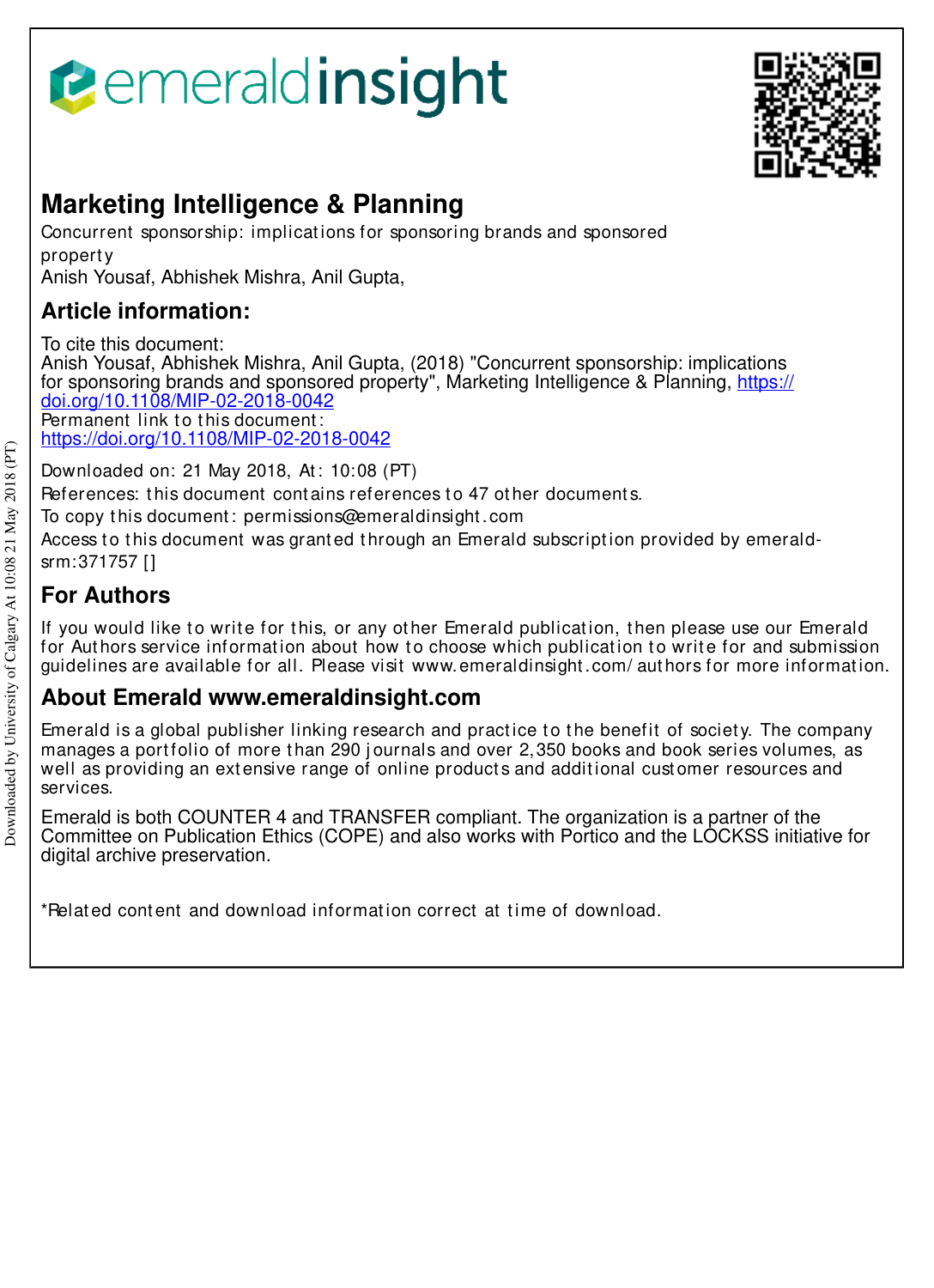The current issue and full text archive of this journal is available on Emerald Insight at: www.emeraldinsight.com/0263-4503.htm

## Concurrent sponsorship: implications for sponsoring brands and sponsored property

Anish Yousaf *Rajalakshmi School of Business, Chennai, India* Abhishek Mishra *Indian Institute of Management Indore, Indore, India, and* Anil Gupta

*University of Jammu, Jammu, India*

#### Abstract

Purpose – The purpose of this paper is to examine the interesting dynamics of image transfer when multiple brands get together to sponsor a property, referred to as concurrent sponsorship, and its effects on the consumer-based brand equity (CBBE) of the sponsor or the sponsored property, in the context of Indian Premier League of cricket.

Design/methodology/approach – Two pre-tests, for identifying the sponsored property and sponsors, were followed by the main experiment, involving 500 respondents. A general linear model was used for data analysis. Findings – The findings reveal that for brands with high CBBE, investment in concurrent sponsorship leads to larger benefits, especially if they have similar associations to the sponsored property. This study also shows that image of the sponsored property is strongly dependent on combined CBBE of the sponsors. Finally, it is found that brands with high (low) CBBE are benefited more in concurrent (solo) sponsorship conditions.

Originality/value – This paper is an original contribution in this field, with limited works studying the impact of concurrent sponsorship on the brand equity of sponsors or the sponsored property.

Keywords Relatedness, Brand image, Customer-based brand equity, Concurrent sponsorship Paper type Research paper

#### Introduction

"Sponsorship is an investment, in cash or kind, in an activity, in return for access to the exploitable commercial potential associated with that activity" (Meenaghan, 1991, p. 36). Organizations around the world are strategically investing in sponsorship, with the objective of generating and enhancing their brand awareness (Walraven *et al.*, 2012), image (Chavanat *et al.*, 2009), reputation (D'Astous and Bitz, 1995), brand equity (Donlan, 2013), credibility (Pham and Johar, 2001), and customer goodwill (Henseler *et al.*, 2011). Nowadays, popular sports and sport-related entities are able to attract multiple simultaneous sponsor brands, a situation referred to as concurrent sponsorship (Carrillat *et al.*, 2010). Though there is a rich body of knowledge that examines image transfer in a multiple-brand context across other fields of marketing, such as brand alliances, co-branding (e.g. Washburn *et al.*, 2004), or advertising alliances (e.g. Samu *et al.*, 1999), very few have implications in the context of concurrent sponsorship. Sponsorship clutter, with a mix of brand associations, may create incongruity in final brand equities of the sponsors and the sponsored property, as they are unable to lend or gain intended secondary associations (Pham and Johar, 2001). Further, concurrent sponsorships may not always be strategic brand alliances, as many-atimes brands get associated with big properties with little concern for other co-sponsors (Gross and Wiedmann, 2015). This is an existing gap in literature and such inter-sponsor Image transfer dynamics in a non-strategic alliance context are also investigated here by **Starburg Limited** Emerald Publishing Limited Context are also investigated here by manipulating the relatedness, or shared associations, of sponsors with the property.



0263-4503 DOI 10.1108/MIP-02-2018-0042

brands and sponsored property

Sponsoring

Received 2 September 2017 Revised 3 February 2018 20 March 2018 26 March 2018 27 March 2018 Accepted 27 March 2018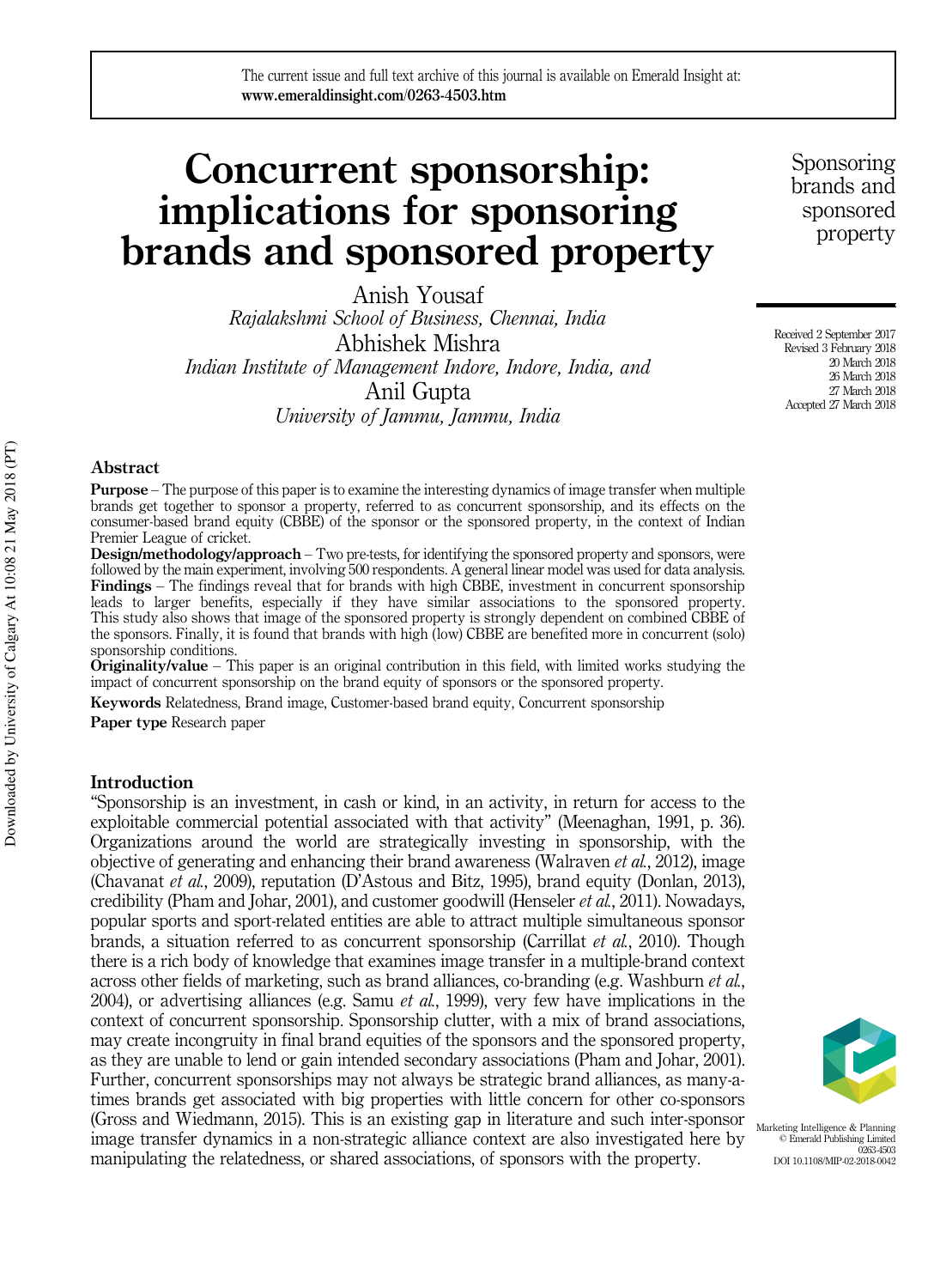**MIP** 

Embedded in the theory of meaning transfer is the process of image exchange between two associated brands in a sponsorship context, with a strong impact of the sponsor on the image of the sponsored property, as well as a substantial spillover on the brand equity of the sponsor itself (Gwinner and Eaton, 1999; Carrillat *et al.*, 2010). Academic research on sponsorship gained momentum after Ruth and Simonin (2003) where they examined the effect of sponsor brand nationality and complementarity on consumers' attitudes toward an event (refer to Cornwell *et al.*, 2005 for pre-2005 works on sponsorship). Subsequently, issues related to familiarity of brands (Carrillat *et al.*, 2005), motives and roster size (Ruth and Simonin, 2006), property-sponsor fit and sponsor-sponsor fit (Groza *et al.*, 2012), pre-image of the sponsors (Henseler *et al.*, 2009), and their impact on the property, as well as on the other co-sponsors through image transfer (Kelly *et al.*, 2016) have been examined in the context of single, as well as concurrent, sponsorships. However, despite these works, following questions remain still unanswered: What is the relative impact of a brand on the image of a sponsored property in a concurrent sponsorship environment compared to a solo one? What is the spillover effect of concurrent sponsorship on the brand equity of a sponsor, and what role does the relatedness of a sponsor with the property play in that process? In a concurrent sponsorship scenario, which kinds of brands, small or big, tend to benefit more? The current work aims to answer these questions by employing experimental design to analyze the effect of concurrent sponsorship, as well as the relatedness of a real sponsor brand to a sponsored team, on the image of the team and the sponsor brand.

#### Literature review

One of the primary motives of firms to enter into sponsorship agreements is to modify their brand equity by transfer of image and associations from one partner brand to another, apart from other general objectives like community relations, managing company's image, and corporate responsibility (Gwinner and Eaton, 1999). Brand equity is defined as "the differential effect that brand knowledge has on customer response to brand's marketing activity, in this case sponsoring a property" (Keller, 2016, p. 3), while image implies how a brand is perceived by consumers and relates to the set of brand associations in consumers' memories (Bian and Moutinho, 2011). Categorization theory suggests that individuals look for maximum information with the least cognitive effort to manifest the world around them in structured sets which are subsequently accessed and processed (Carrillat *et al.*, 2015). Similar objects with common salient features are assigned together in a single category, with efficient image transfers, whereas dissimilar objects with distinctive features are placed in different categories, inhibiting the process (Medin *et al.*, 1993). Applications of congruity theory to this context suggest that when two brands with different images come together to sponsor a property, the incongruity of their images forces consumers to develop an assimilated attitude toward the sponsoring group (Gross and Wiedmann, 2015). The same dynamics apply to a sponsor-sponsored property combination.

Prior works, mostly pre-2005, in a one-to-one sponsoring brand-sponsored property dyad context have studied and confirmed the impact of sponsorship, not only on the image of the sponsored property but also concomitantly in the form of image enhancement or depreciation of the value of the sponsoring brand due to spillover effects (e.g. Crompton, 2004; Cornwell *et al.*, 2005). However, in multiple sponsoring brands – single sponsored property context – which is a more prevalent reality today – the dynamics of image transfer among sponsoring brands and that from sponsors to sponsored property and spillover are much more complicated. For example, while Carrillat *et al.* (2015) and Carrillat *et al.* (2010) establish that there is an image transfer between co-sponsor brands, the former with fictitious brands and the latter with real ones, how this affects the sponsored property itself is not clear. Another effort in this direction by Henseler *et al.* (2009) using dummy stimuli, fails to establish a clear effect of image transfer from a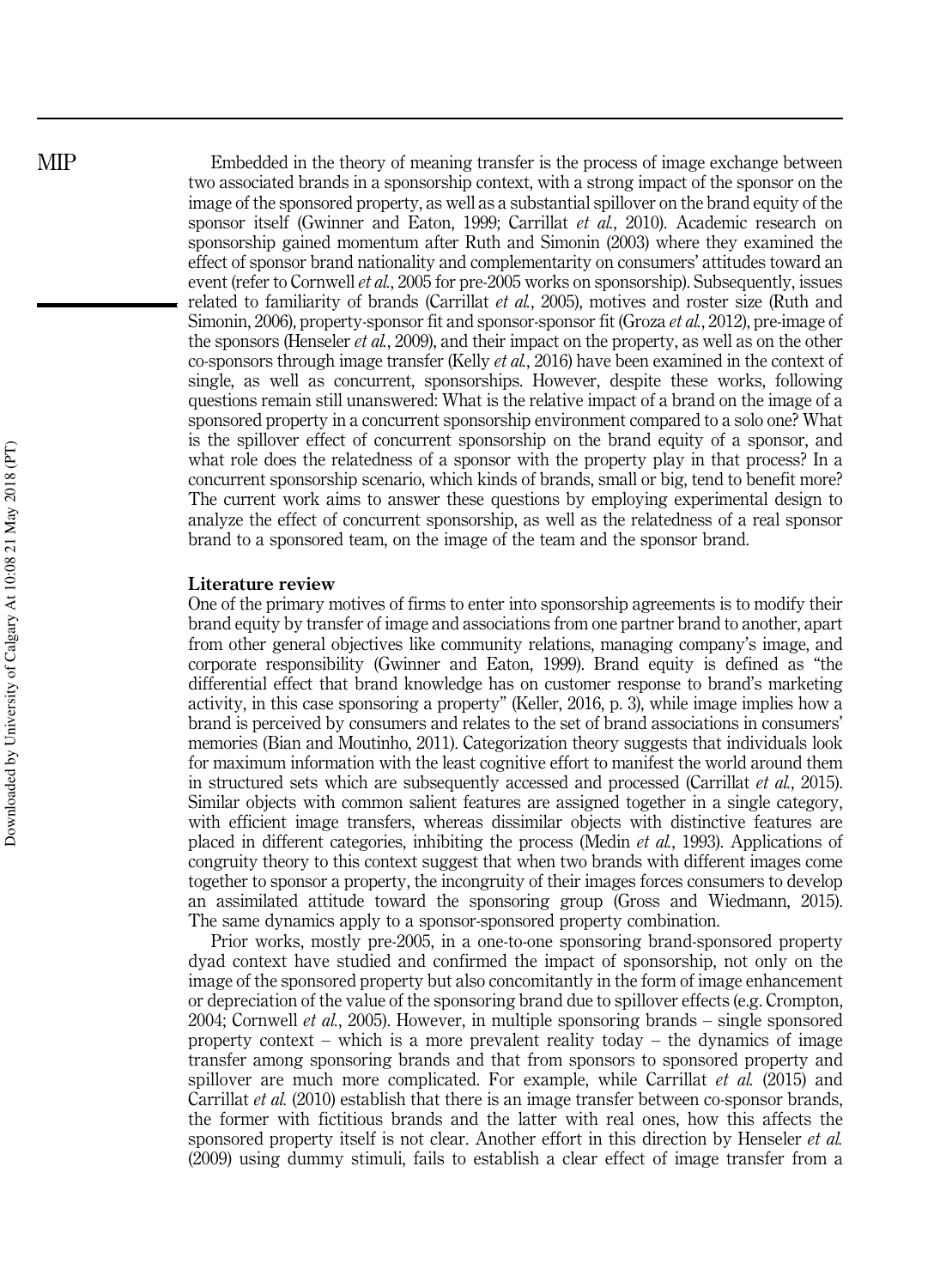sponsor brand to a sponsored property. Further, while Carrillat *et al.* (2010) suggest that familiarity and stereotyping of co-sponsor brands causes image transfer, they are unable to explain why image transfer still occurs between dissimilar, unfamiliar co-sponsor brands. In a more recent study, Gross and Wiedmann (2015), interestingly, suggest that it is more fruitful for brands to go with sponsorship alliances that are dissimilar but complementary, rather than brands coming from the same industry. Finally, Kelly, *et al.* (2016), using fictitious brands, propose that when the information available about each sponsor is of a different quality, whether positive or negative, the magnitude of image transfer varies. Hence, with little consensus on the process dynamics, there is a clear need for more such studies in sports sponsorship, especially those with real brands, for concrete and generalizable conclusions (Cunha *et al.*, 2015).

#### Hypotheses

Extant research on concurrent sponsorship, based on congruity theory, confirms that the image transfer between associated brands depends primarily on their relatedness (e.g. Carrillat *et al.*, 2015; Kelly *et al.*, 2016). Findings of Becker-Olsen and Hill (2006) and Cornwell *et al.* (2005) suggest that congruence in associations of a sponsor and a sponsored property, in terms of perceived similarity, relatedness, or consistency, creates mutual image transfer. Relatedness refers to the fact that a sponsor has shared brand associations with other co-sponsors as well as the sponsored property, with high (low) relatedness implying converging (diverging) associations (Kelly *et al.*, 2016). The concept of sponsor relatedness is also rooted in relatedness heuristic under the categorization theory, where a perception of two brands belonging to the same category increases the probability that consumers will recall them together (Wakefield *et al.*, 2007). This implies that a highly related sponsor-sponsored property dyad has a direct impact on the storage and retrieval of information and is responsible for a stronger and more favorable relationship between the two, leading to better image fit, congruence, and association transfer (Cobbs *et al.*, 2015). Relatedness of the co-sponsors also alters the intensity of image transfer, with strong effects on a sponsor's own brand recall through image spillover from other sponsors and the property (Cobbs *et al.*, 2015). In conclusion, strong sponsor-property relatedness in a concurrent sponsorship context not only benefits the sponsored property, but also impacts the image of the sponsor and promotes its advocacy with the target audience (Koo *et al.*, 2006; Walker *et al.*, 2011). Hence:

*H1.* Higher relatedness of the sponsor brand with the sponsored property will have a strong effect on the brand equity of the sponsor in a concurrent sponsorship case.

In the context of concurrent sponsorship, there is also a fortuitous image transfer among the sponsoring brands, in addition to image transfer from the sponsoring brands to the property (Carrillat *et al.*, 2010). Multiple sponsor brands, when put together, affect one another's image; however, the impact of co-sponsorship is not uniform. When both strong and weak brands are mixed, it is expected that prominent brands will cause a strong change in the brand equity of smaller brands, which in turn will transfer this equity to the sponsored property (Ueltschy and Laroche, 2011; Kalafatis *et al.*, 2012). Thus, concurrent sponsorship becomes an amplifier for image transfer process from a sponsor brand, especially a strong one, to the sponsored property, as there is a primary image transfer component as well as a secondary image transfer one through the relatively weaker co-sponsoring brands. Gross and Wiedmann (2015) refer to this phenomenon as cross-fertilized image generation that is stronger than the original image of the sponsor. Thus:

*H2.* A sponsor brand with higher consumer-based brand equity (CBBE), in concurrent sponsorship, will have a greater influence on the image of the sponsored property than in solo sponsorship.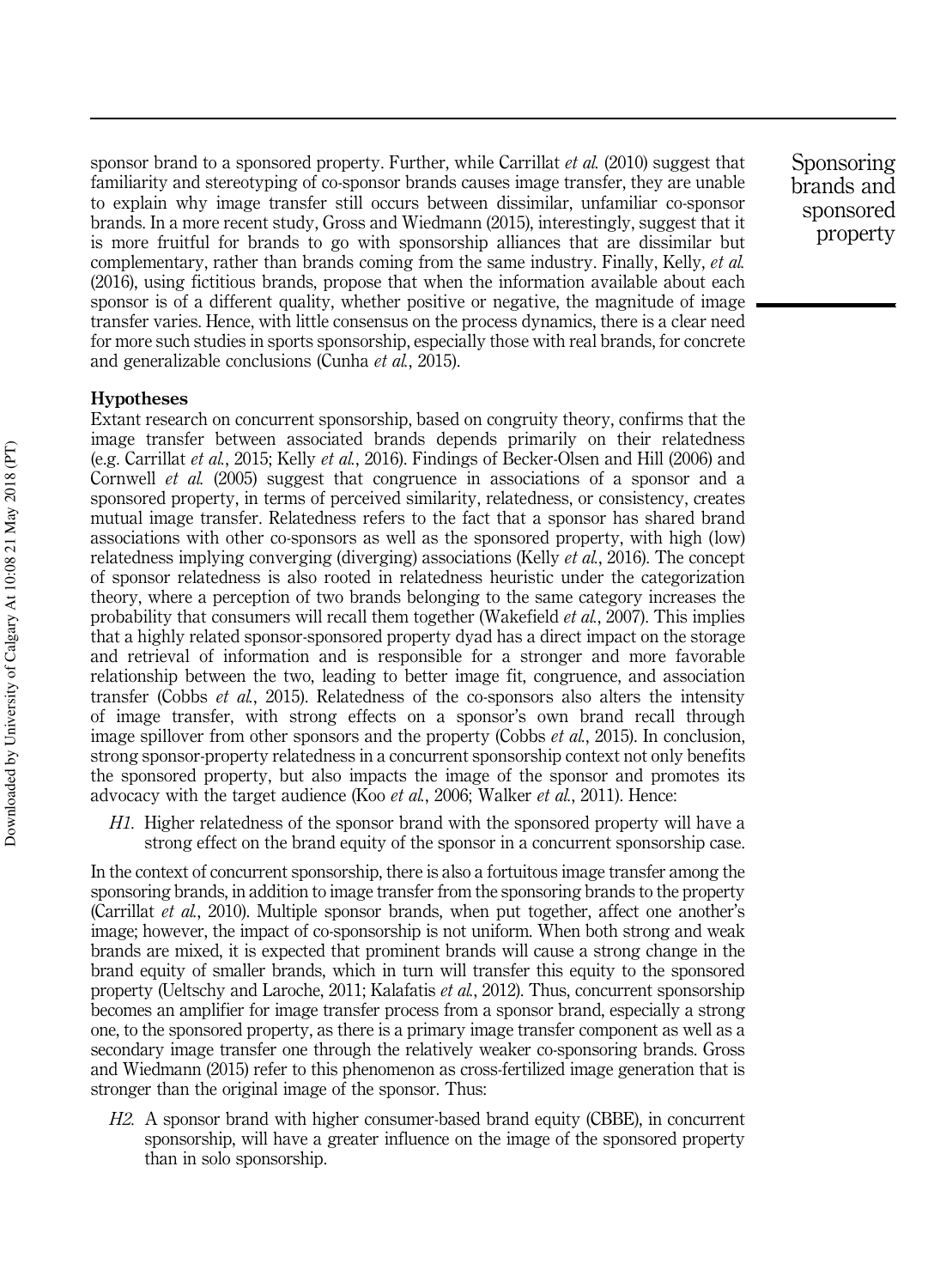The success of sponsorship associations, referred to as sponsorship alliances in literature, depends on the image compatibility of the brands involved (Decker and Baade, 2016). However, in such an alliance, brands with higher brand equity enable fortuitous image transfer to brands with lower equity, with the effect being weaker in the other direction (Ueltschy and Laroche, 2011). Hence, low-equity brands can benefit more from a brand alliance involving a stronger brand with a positive image, as this creates positive secondary associations (Kalafatis *et al.*, 2012). This process is referred to as asymmetric benefit in extant literature, and implies that lesser-known brands, with unstructured associations, benefit if they ally with larger partners, with strong and consistent associations (Bengtsson and Servais, 2005; Walraven *et al.*, 2012). Similarly, Wang *et al.* (2011) suggest that when smaller brands support bigger ones, the audience will seek image congruity between the two, with the overriding image being consistent with that of the bigger brand. Hence, it can be proposed that the whole image transfer process from one sponsoring brand to another, as well as to the sponsored property, is asymmetric, arguably with more value for the lower-equity brand than for that with higher equity (Washburn *et al.*, 2004). Thus:

*H3.* Brands with a low CBBE stand to benefit more in a concurrent sponsorship environment compared to brands with high CBBE.

Figure 1 summarizes the proposed model.

#### Research methodology

#### *Research design*

An experimental study was conducted using a  $2 \times 2 \times 2$  between-subjects factorial design, where sponsorship type (solo/concurrent), relatedness (related/unrelated), and CBBE of the sponsors (high/low) were manipulated. Though most of similar studies in the past used student samples for convenience, creating external validity concerns (e.g. Carrillat *et al.*, 2015; Carrillat *et al.*, 2010; Ruth and Simonin 2006), the unique context of this work, Indian Premier League (IPL), a popular global T-20 (a cricket match with 20 overs for each side) tournament, necessitates such a sample. According to TAM Media Research, it has more than 100 sponsors with a typical audience (182 million for the eight edition) which comprises 64 percent males and 44 percent people of age group 15-35, making young males the largest fan-base (Ghosh, 2017). For data collection, participants were selected from a pool of 846 students and staff at a premier business school in India, who were approached through an internal e-mail. Of those, 738 showed willingness to participate, out of which, 500 were randomly selected,





**MIP**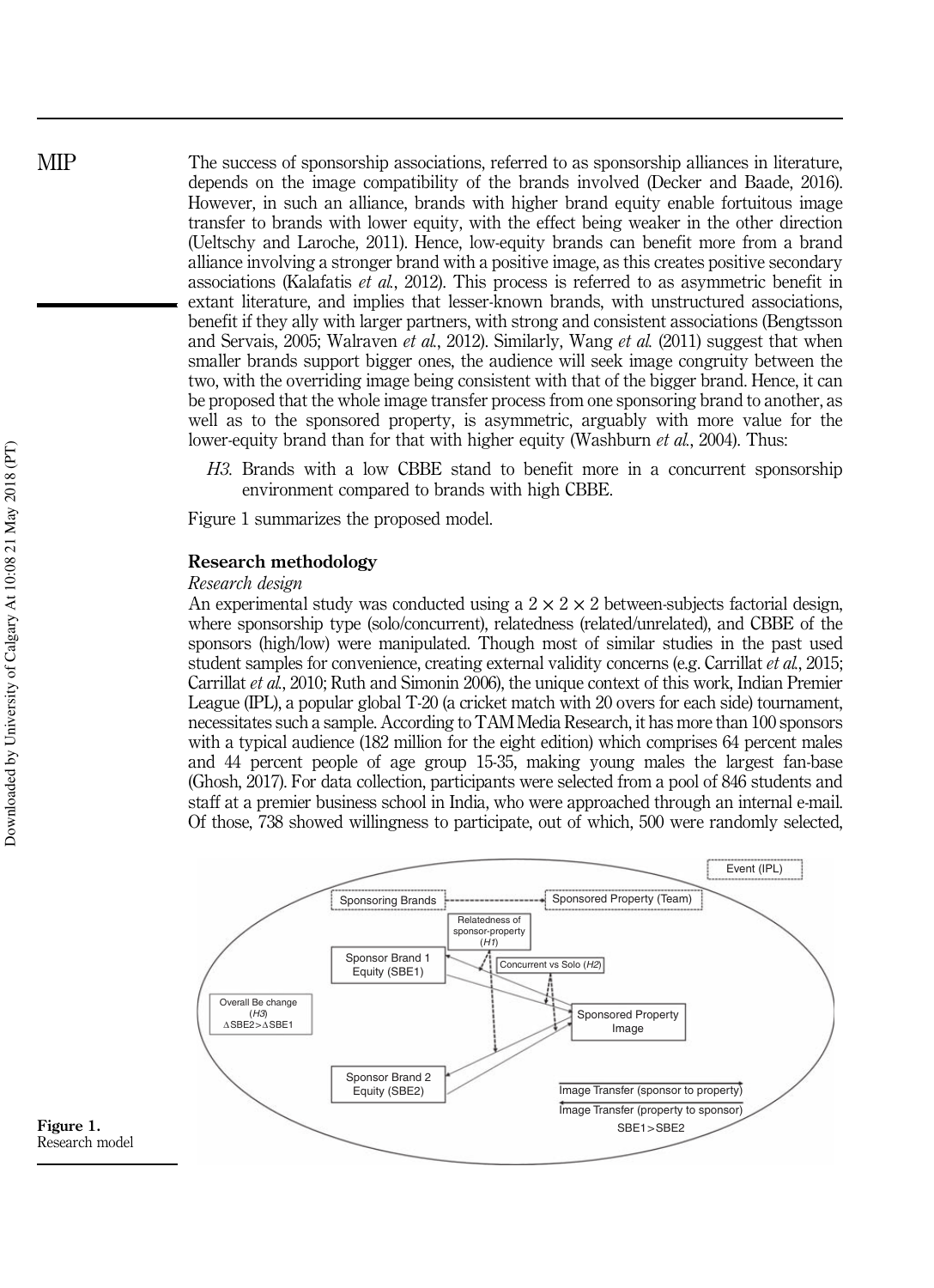with each pair of treatment condition sample size ranging from 59 to 65. The average age of the selected respondents was 22.5 years (range 17-29 years), with 60 percent of them males. The sample was, thus, quite close in gender distribution of the population and covered a major age group of the overall audience.

*Pre-test 1 (sponsored team identification)*

Two pre-tests were conducted, prior to the main experiment, to select the sponsoring brand (s) and sponsored property. In the first pre-test, data were collected from randomly selected 40 of the shortlisted respondents. Half of the respondents (20) were asked to recall (unaided) any three IPL teams, while the other half were subjected to aided recall and were asked to name their top three favorite teams of the IPL (the names of all the nine teams playing in the IPL were shown to them). The results revealed that Mumbai Indians, followed by Chennai Super Kings were the top two recalled teams, in both aided as well as unaided recall. Thus, the Mumbai Indians were selected for further investigation.

#### *Pre-test 2 (sponsor identification)*

The study called for identification of eight sponsor-sponsored property combinations for the main study to ensure different types of sponsorships, degrees of relatedness to the sponsored property, and brand equity. In pre-test 2, official websites of the IPL, as well as websites of all associated teams, were scanned daily for four weeks, prior to the start of the 2015 tournament, leading to 119 identified sponsors. These were filtered based on data obtained from the remaining 460 respondents (excluding the 40 that participated in pre-test 1) that captured each sponsor's prominence and relatedness to the event. Prominence was measured using the binary scale outlined by Johar and Pham (1999). Relatedness, by definition, involves image similarity between two brands, and hence was measured using Gwinner and Eaton's (1999) three-item image-similarity scale. Similarly, CBBE was measured using a four-item scale developed by Yoo and Donthu (2001) for overall brand equity. Composite reliability values exceeded 0.70  $(\alpha_{\text{relatedness}} = 0.73 \text{ and } \alpha_{\text{CBBE}} = 0.74)$  for each construct (Nunnally, 1978). Discriminant validity was checked using Fornell and Larcker's (1981) criterion, and all average variance extracted (AVE) values for each construct were found to be larger than the squared correlation of that construct with others. Furthermore, the AVE values for these constructs exceeded 0.50, implying convergent validity. The scales for relatedness and CBBE, although originally multi-item, were summated to check for aggregate effects of one construct over another and maintain parsimony (Burns and Dobson, 2012). Median split was used to classify sponsors into four categories: related and prominent, unrelated and prominent, related and less prominent, and unrelated and less prominent. A manipulation check was conducted, and the means of the related and unrelated sponsors were found to be significantly different  $(F = 69.54, p < 0.01)$ , as were those of prominent and less-prominent sponsors  $(F = 79.05, p < 0.01)$ . Eight sponsors were finally shortlisted, with two picked randomly from each pool, for further experimental treatment, as depicted in Table I.

| <b>CBBE</b>      | Coca<br>Cola<br>High | Adidas<br>High | Radio City<br>91.1 FM<br>Low | Fever<br>104 FM<br>Low | Microsoft<br>High | Book My<br>Show<br>High | Loop<br><b>Mobiles</b><br>Low | Lux Cozi<br>Low |                   |
|------------------|----------------------|----------------|------------------------------|------------------------|-------------------|-------------------------|-------------------------------|-----------------|-------------------|
| CBBE mean        | 5.67                 | 5.17           | 3.12                         | 3.32                   | 4.89              | 4.34                    | 2.98                          | 2.65            |                   |
| CBBE SD          | (0.45)               | (0.84)         | (0.86)                       | (0.86)                 | (0.65)            | (0.91)                  | (0.91)                        | (0.72)          |                   |
| Relatedness      | Related              | Related        | Related                      | Related                | Unrelated         | Unrelated               | Unrelated                     | Unrelated       | Table I.          |
| Relatedness mean | 6.96                 | 6.02           | 5.44                         | 5.31                   | 3.91              | 3.83                    | 3.42                          | 2.91            | Sponsors selected |
| Relatedness SD   | (1.03)               | (0.80)         | (0.91)                       | (0.88)                 | (1.29)            | (1.26)                  | (1.28)                        | (1.32)          | (pretest 2)       |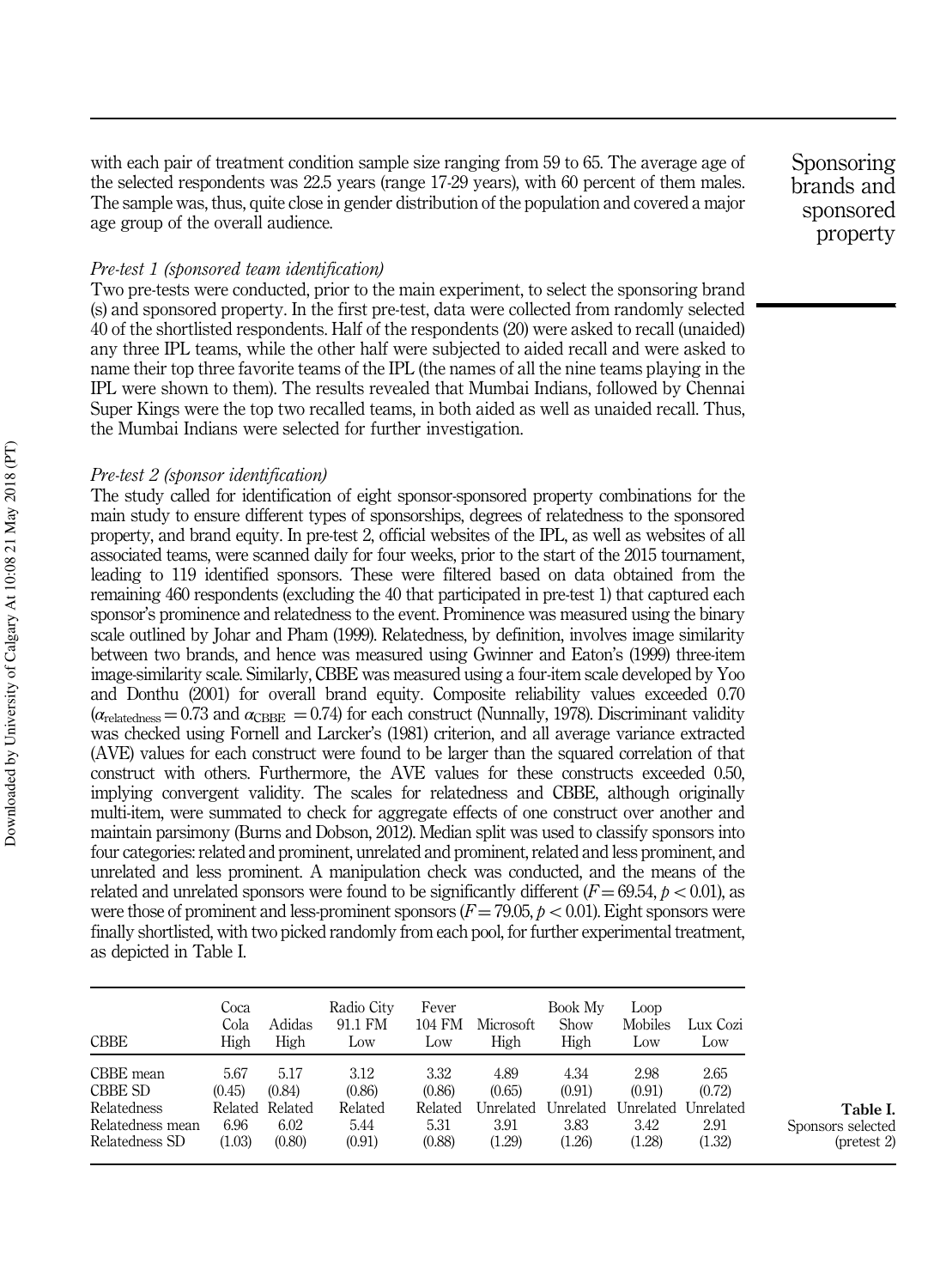#### *Main study*

The main study was executed with all 500 respondents. Since these respondents were used only to identify leading teams and sponsors, as well as their relatedness in the two pre-tests, no major bias was expected for the main study involving new set of measures. First, information related to subject demographics, pre-attitude toward the select sponsor(s) and initial CBBE of the sponsor(s) was collected through a structured questionnaire. Since the experiment involved measuring CBBE change ( from pre- to post-sponsorship context), to avoid the eventuality that people may replicate the initial CBBE values into the post-sponsorship CBBE, referred to as recency bias, before assigning respondents to a treatment condition, a diversionary press release was introduced to clear their short-term memory. This is similar to task switching, through an unrelated assignment, that not only reduces cognitive fixation of the respondents with the context, but also ensures higher quality responses (Lu *et al.*, 2017). Next, each subject was randomly assigned to one of the treatment conditions and was given a booklet containing one advertisement and an article communicating information about the sponsorship contract signed between the team and the sponsor(s). The treatment advertisement contained the logo of Mumbai Indians (sponsored property), the relevant IPL season, and the logo of the sponsor(s). The headline in each treatment advertisement was "Mumbai Indians set to make a mark in the 6th season of IPL," with the name of sponsored team below the headline. For authenticity, the official websites of the IPL and the Mumbai Indians, and their real Twitter and Facebook links, were mentioned. Each advertisement was identical in all respects, except for the inclusion (or exclusion) of sponsor(s) and its (their) logo in the solo (concurrent) sponsorship scenarios. The press articles were also identical, except for the names and information related to sponsor(s) in the advertising copy. Two sponsors, along with their names, logos, and advertisement copy, were shown in the advertisements and articles in the concurrent sponsorship condition, while only one sponsor was shown for the solo sponsorship condition. Relatedness, prominence and post-sponsorship CBBE were measured as before, while attitude toward the sponsor(s) was measured using Gwinner and Bennett's (2008) scale. Finally, team image was measured using an 11-item seven-point semantic differential scale suggested by Tsiotsou (2012). Reliability, convergent validity, and discriminant validity checks were conducted as before for each construct, wherever applicable, and were found to be satisfactory. The whole process across the four stages for each respondent lasted about 70 minutes.

#### Analysis and results

Manipulation checks suggested that sponsors with high CBBE had significantly higher CBBE compared to sponsors with low CBBE  $(3.31 < t$ -values  $< 14.75; p < 0.05$ ). In addition, among sponsors in the high or low CBBE category, none had significantly higher or lower CBBE than others in that category. In order to obtain the impact of concurrent sponsorships on the CBBE of the sponsors, the sponsor's CBBE in the solo sponsorship condition was compared with its CBBE when a second sponsor was included to calculate the relative brand-equity difference (ΔCBBE) as:

$$
\Delta CBBE = \frac{\text{Post CBBE of sponsor} - \text{Pre CBBE of sponsor}}{\text{Pre CBBE of sponsor}}
$$

Further, to ensure that the diversionary press release ensured non-replication of pre-CBBE values for post-CBBE ones, a paired sample *t*-test was conducted between the pre-CBBE and post-CBBE values which returned mean difference  $\mu_D = 1.43$  ( $t = 3.49$ ;  $p = 0.00$ ). Further, the bivariate correlation coefficient between the two values was 0.412, suggesting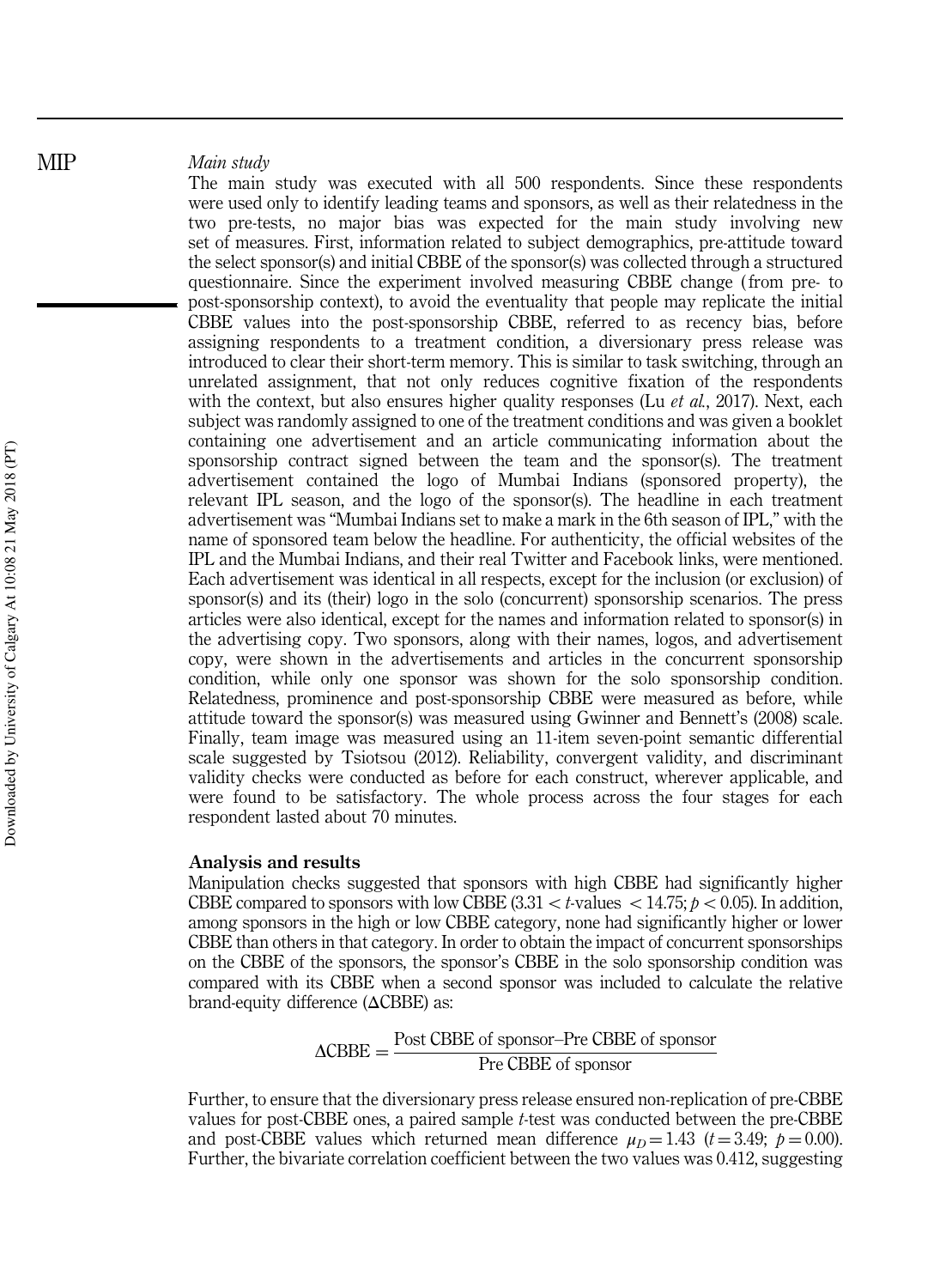a positive-medium correlation between the pre-test and post-test scores of CBBE (Zientek *et al.*, 2016). The two tests suggest lack of replication of the pre-test CBBE values as well as of a consistent increase of CBBE ratings in the main experiment.

#### *Hypotheses tests*

To test the impact of concurrent sponsorship on the CBBE of the sponsors, a general linear model (GLM) was used. Sponsorship type (solo/concurrent), sponsor CBBE (high/low), and sponsor relatedness (related/unrelated) were taken as independent variables. The results show that sponsorship type  $(F = 4.78, p < 0.03)$  and CBBE of sponsors  $(F = 23.62, p < 0.01)$ were statistically significant and both individually exerted a significant main effect on the relative brand-equity difference of the sponsors. This suggests that they account for a significant portion of the variance in impacting the relative brand-equity difference between sponsors (see Table II).

The main effect of sponsor relatedness on the relative brand-equity difference among sponsors was found to be insignificant  $(F = 0.27, p > 0.05)$ . In addition, a two-way interaction effect was observed between sponsorship type and CBBE of the sponsor  $(F = 8.71, p < 0.01)$ , as well as between CBBE of the sponsor and relatedness of the sponsor  $(F = 4.26, p < 0.04)$ . This makes relatedness a pure moderator of the relation between CBBE and ΔCBBE. The interaction effect means that larger the brand equity of a sponsor is, the more the incremental benefit is accrued to brand equity of that sponsor, especially in case the sponsor is related to the team, thus confirming *H1*. This conforms to congruity theory implications, as relatedness between a sponsor and a sponsored property, symbolic of image congruity, leads to stronger cumulative associations being formed (Gross and Wiedmann, 2015).

The two-way interaction between relatedness and sponsorship type was insignificant, implying no direct effect of relatedness to ΔCBBE in either solo or concurrent sponsorship. In addition, the three-way interaction (between sponsorship type, brand equity of the sponsor, and relatedness of the sponsor) was found to be insignificant  $(F = 0.63, p > 0.05)$ .

| Dependent variable: relative brand-equity difference $(\Delta CBBE)$                      |                 |     |        |            |           |          |                    |
|-------------------------------------------------------------------------------------------|-----------------|-----|--------|------------|-----------|----------|--------------------|
|                                                                                           | Type III sum of |     | Mean   |            |           | Partial  | Observed           |
| Source                                                                                    | squares         | df  | square | F          | Sig.      | $\eta^2$ | power <sup>b</sup> |
| Corrected model                                                                           | $13.72^{\rm a}$ | 7   | 1.96   |            | 6.23 0.00 | 0.12     | 1.00               |
| Intercept                                                                                 | 27.62           | 1   | 27.62  | 87.82 0.00 |           | 0.21     | 1.00               |
| Main effects                                                                              |                 | 3   |        |            |           |          |                    |
| Sponsorship type                                                                          | 1.50            | 1   | 1.50   |            | 4.78 0.03 | 0.01     | 0.81               |
| CBBE of sponsor                                                                           | 7.42            | 1   | 7.43   | 23.61 0.00 |           | 0.07     | 0.99               |
| Relatedness of sponsor                                                                    | 0.01            | 1   | 0.01   | 0.03 0.87  |           | 0.00     | 0.53               |
| Two-way interactions                                                                      |                 |     |        |            |           |          |                    |
| Sponsorship type $\times$ CBBE of sponsor                                                 | 2.74            | 1   | 2.72   | 8.72 0.01  |           | 0.03     | 0.84               |
| Sponsorship type $\times$ relatedness of                                                  |                 |     |        |            |           |          |                    |
| sponsor                                                                                   | 0.40            | 1   | 0.40   |            | 1.28 0.26 | 0.01     | 0.21               |
| CBBE of sponsor $\times$ relatedness of                                                   |                 |     |        |            |           |          |                    |
| sponsor                                                                                   | 1.34            | 1   | 1.34   |            | 4.26 0.04 | 0.01     | 0.84               |
| <i>Three-way interactions</i>                                                             |                 |     |        |            |           |          |                    |
| Sponsorship type $\times$ CBBE of sponsor $\times$                                        |                 |     |        |            |           |          |                    |
| relatedness of sponsor                                                                    | 0.20            | 1   | 0.20   | 0.63 0.43  |           | 0.00     | 0.12               |
| Error                                                                                     | 105.68          | 336 | 0.31   |            |           |          |                    |
| Total                                                                                     | 147.49          | 340 |        |            |           |          |                    |
| Corrected total                                                                           | 119.40          | 343 |        |            |           |          |                    |
| <b>Notes:</b> ${}^{\text{a}}R^2 = 0.12$ (adjusted $R^2 = 0.09$ ); ${}^{\text{b}}p < 0.05$ |                 |     |        |            |           |          |                    |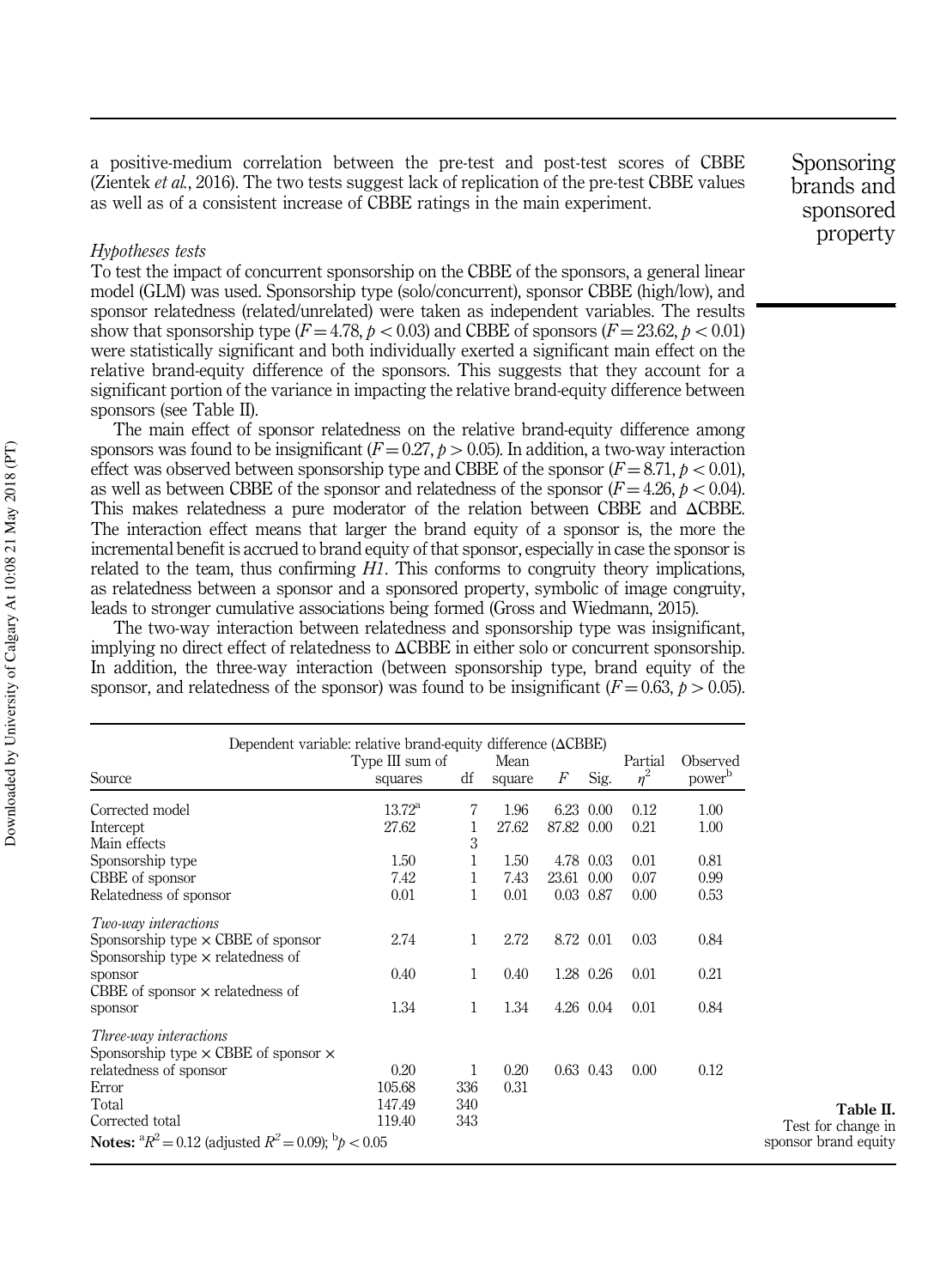Thus, the presence of a concurrent sponsor clearly impacts the relative brand-equity difference for the small sponsor ( $\Delta CBBE_{Low}$  CBBE, Solo = 0.59 vs  $\Delta CBBE_{Low}$  CBBE, Concurrent  $= 0.27; F = 10.08, p < 0.01$ ). On the other hand, in case of high-CBBE sponsors, the impact of sponsorship type (solo vs concurrent) is statistically insignificant (ΔCBBE High CBBE, Solo  $= 0.11$  vs  $\Delta$ CBBE <sub>High CBBE, Concurrent</sub>  $= 0.16; F = 0.94, p > 0.05$ ). This implies that sponsors with low CBBE benefit more from solo sponsorship conditions. For sponsors with low CBBE, the relatedness with the team and with other sponsors do not have a significant impact on the relative brand-equity difference means ( $\Delta CBBE$ <sub>Low CBBE, Unrelated</sub> = 0.33 vs  $\triangle$ CBBE <sub>Low CBBE, Related = 0.49;  $F = 0.13$ ,  $p > 0.05$ ). However, for high-CBBE sponsors</sub> relatedness has an impact, as for unrelated sponsors the relative marginal brand equity score is statistically higher compared to the score of the related sponsors ( $\Delta$ CBBE  $_{\rm High~CBBE}$ Unrelated  $= 0.20$  vs  $\triangle$ CBBE High CBBE, Related  $= 0.07$ ;  $F = 3.82$ ,  $p < 0.05$ ). To summarize the findings, concurrent sponsorship affects the brand equity of the sponsors because sponsorship type has a significant effect on the relative CBBE change ( $F = 4.78$ ,  $p < 0.05$ ). Further, the interaction effect of sponsorship type and sponsor's CBBE was significant, and brands with low CBBE benefit more in solo sponsorship conditions while the CBBE of brands with high CBBE is not affected by either solo or concurrent sponsorship. Thus, based on the results, *H3* is refuted and it is better for smaller brands to go for solo sponsorship, while bigger brands stand to benefit more if they sponsor a related event, irrespective of the sponsorship type. This is counterintuitive to theoretical expectations, which suggest that smaller brands with weaker equities will absorb multiple associations from other co-sponsor brands, as well as the sponsored property, leading to a more significant change to the former's own brand equity.

To test *H2*, a GLM was again run, taking standardized scores for the team image as a function of the sponsors' CBBE and sponsorship type, with pre-attitude toward the principal sponsor as a covariate. The results, depicted in Table III, show that the covariate preattitude toward the principal sponsor  $(F = 6.79, p < 0.01)$ , as well as sponsors' CBBE, had an impact on the team's image  $(F = 3.24, p < 0.05)$ . The two-way interaction  $(F = 3.89, p < 0.04)$ was also found to be significant, suggesting a moderating effect of sponsorship type in impacting the teams' image, thereby confirming *H2*. This is in line with the cross-fertilization theory of Gross and Wiedmann (2015), wherein a concurrent

| Observed<br>power <sup>b</sup> | Partial<br>$\eta^2$ | Sig.      | F         | Mean<br>square | df             | Type III sum of<br>squares | Source                                                                                   |
|--------------------------------|---------------------|-----------|-----------|----------------|----------------|----------------------------|------------------------------------------------------------------------------------------|
| 0.77                           | 0.03                | 0.03      | 2.82      | 2.76           | $\overline{4}$ | 11.04 <sup>a</sup>         | Corrected model                                                                          |
| 0.68                           | 0.02                | 5.85 0.01 |           | 5.73           | 1              | 5.73                       | Intercept                                                                                |
|                                |                     |           |           |                |                |                            | Covariate                                                                                |
| 0.83                           | 0.02                |           | 6.79 0.01 | 6.66           | 1              | 6.66                       | PreAttSponMean                                                                           |
|                                |                     |           |           |                | 2              |                            | Main Effect                                                                              |
| 0.79                           | 0.01                | 3.24 0.05 |           | 3.18           | 1              | 3.18                       | CBBE of sponsor                                                                          |
| 0.12                           | 0.00                | 0.61 0.43 |           | 0.59           | 1              | 0.59                       | Sponsorship type                                                                         |
|                                |                     |           |           |                | 1              |                            | <b>Interaction Effect</b>                                                                |
|                                |                     |           |           |                |                |                            | CBBE of sponsor $\times$ sponsorship                                                     |
| 0.83                           | 0.01                | 3.89 0.04 |           | 3.82           |                | 3.82                       | type                                                                                     |
|                                |                     |           |           | 0.98           | 339            | 331.97                     | Error                                                                                    |
|                                |                     |           |           |                | 340            | 340.00                     | Total                                                                                    |
|                                |                     |           |           |                | 340            | 343.00                     | Corrected total                                                                          |
|                                |                     |           |           |                |                |                            | <b>Notes:</b> ${}^{\text{a}}R^2$ = 0.03 (adjusted $R^2$ = 0.02); ${}^{\text{b}}p$ < 0.05 |

MIP

on team image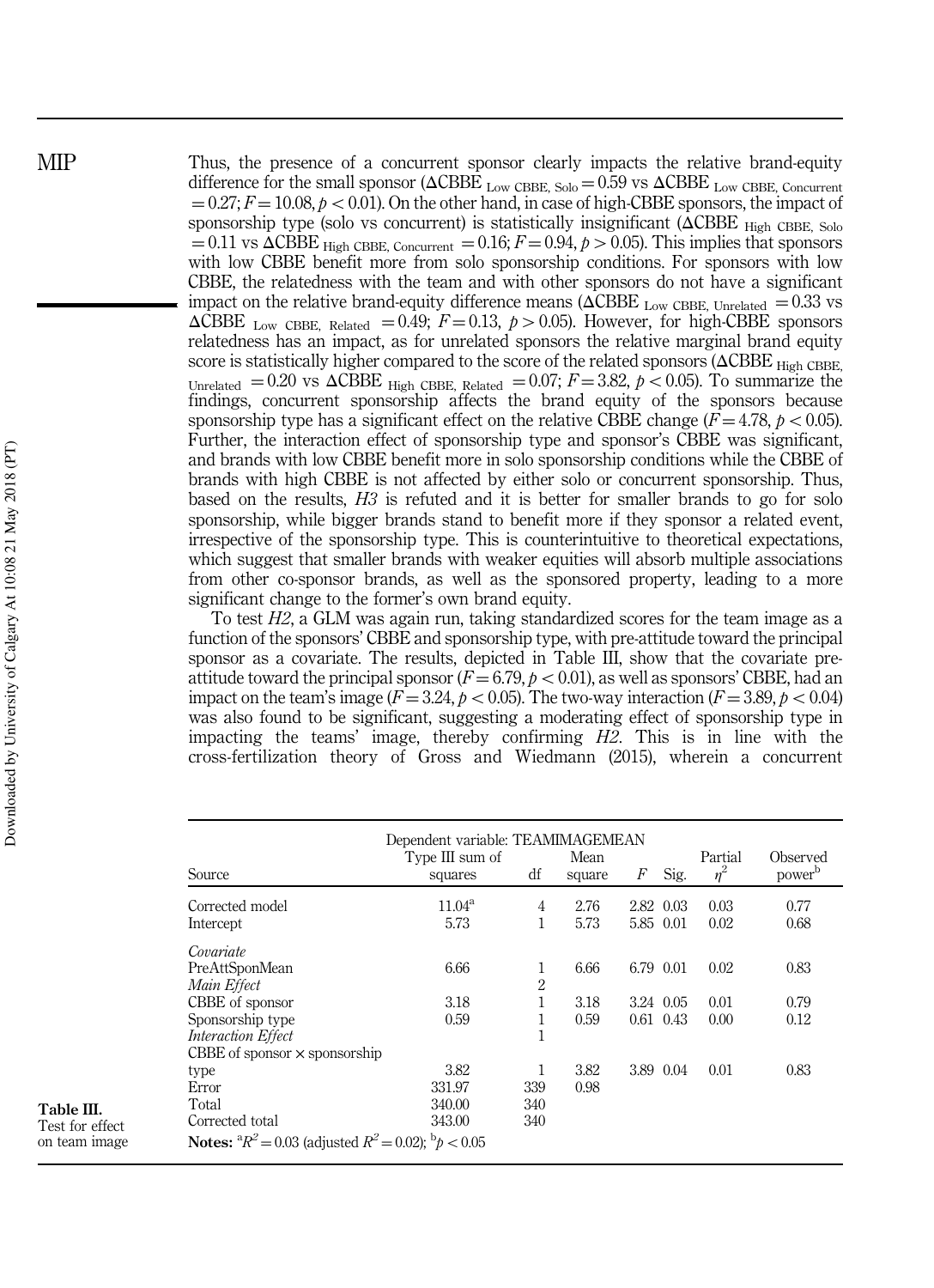sponsorship environment, the cumulative association of a large brand associated with another brand will be stronger than for a lone large sponsor brand.

Hence, for sponsors with low CBBE, the image of the sponsored team is significantly enhanced in the solo sponsorship scenario, as compared to its image when it is sponsored by concurrent sponsors with low CBBE. In another situation, the presence of concurrent sponsors with high CBBE results in a higher team image as compared to the image of the team in a situation when it is sponsored by a low-equity sponsor. This analysis shows that the image of the sponsored team is significantly impacted by the CBBE of the sponsors, which complements the findings of Henseler *et al.* (2009). Overall, *H1* and *H2* are supported while *H3* is refuted.

#### Discussion and implications

Cornwell *et al.* (2005) argued that contributing to the brand equity of sponsors should be one of the primary aims of a sponsorship contract. Following their studies, a number of researchers conceptualized this relation in the context of solo sponsorship (Walker *et al.*, 2011). Experiments by Carrillat *et al.* (2015), Groza *et al.* (2012), Ruth and Simonin (2006), and Carrillat *et al.* (2005) established that the concurrent sponsorship environment differs from that of solo sponsorships and encourage for more work in this area. Nevertheless, the relative impact of concurrent sponsorship on the CBBE of the participating sponsors or the property itself remains unclear. Recently, Kwon *et al.* (2016) and Carrillat *et al.* (2015) called for further research in this area to improve clarity on the process and contextual factors that can facilitate or inhibit sponsorship gains.

The findings of this study, reflected through *H1* and *H2*, suggest that it is beneficial for larger brands to sponsor entities that are more closely related to them. It is also revealed that sponsors with high CBBE improve the image of the sponsored property, as compared to a situation when the same property is sponsored by a brand with low CBBE, and that the property image is strongly dependent on concurrent sponsorship and the combined CBBE of the sponsors. While these outcomes are in line with the tenets of congruity theory, which suggest that there will be stronger image transfer between brands that are perceived as similar (Carrillat *et al.*, 2005; Groza *et al.*, 2012; Carrillat *et al.*, 2015), it runs contrary to the view of Gross and Wiedmann (2015), who conclude that the benefits of co-branding, when two or more brands are strategically associated, are higher in cases where the brands are complementary and not similar. An interesting finding in the current study is through refutation of *H3*, where both the direct effects of CBBE and interaction effects involving CBBE, on ΔCBBE, are found to be positive. This implies that the higher the sponsor brand's CBBE, the greater the change in its own CBBE post-concurrent sponsorship. With the assumption that larger brands are also more familiar with structured associations, this outcome goes against the propositions of Carrillat *et al.* (2005), who suggest that low-familiarity brands gain more from sponsorship than do brands with higher familiarity. This can be partially explained with the concept of brand confusion, introduced by Gijsenberg (2014), which refers to an adverse impact of a small brand's own advertisement, due to reduced attention and memory span of consumers, in an extremely competitive advertising environment, such as IPL. Consequently, consumer image, post-sponsorship, is enhanced for brands that are more familiar and that possess strong and stable associations, than for those that are smaller and have unstructured associations.

From a practical standpoint, this work offers many insights. Leading from *H2*, managers of a sponsored property with high equity should consider the reality of image transfer occurring through their sponsors, especially if they are perceived as similar to those sponsors. Since it was found that two high-equity (low-equity) sponsors will help (hinder) the property by enhancing (depreciating) its own image, such managers should focus on attracting large and prominent, related brands. This means that teams like Mumbai Indians in IPL, Mercedes in F1 and Real Madrid in club soccer should go for some prominent and related sponsors, like Tata Motors or MRF tyres (truly Indian/socially responsible), Samsung or IBM (high on technology/performance)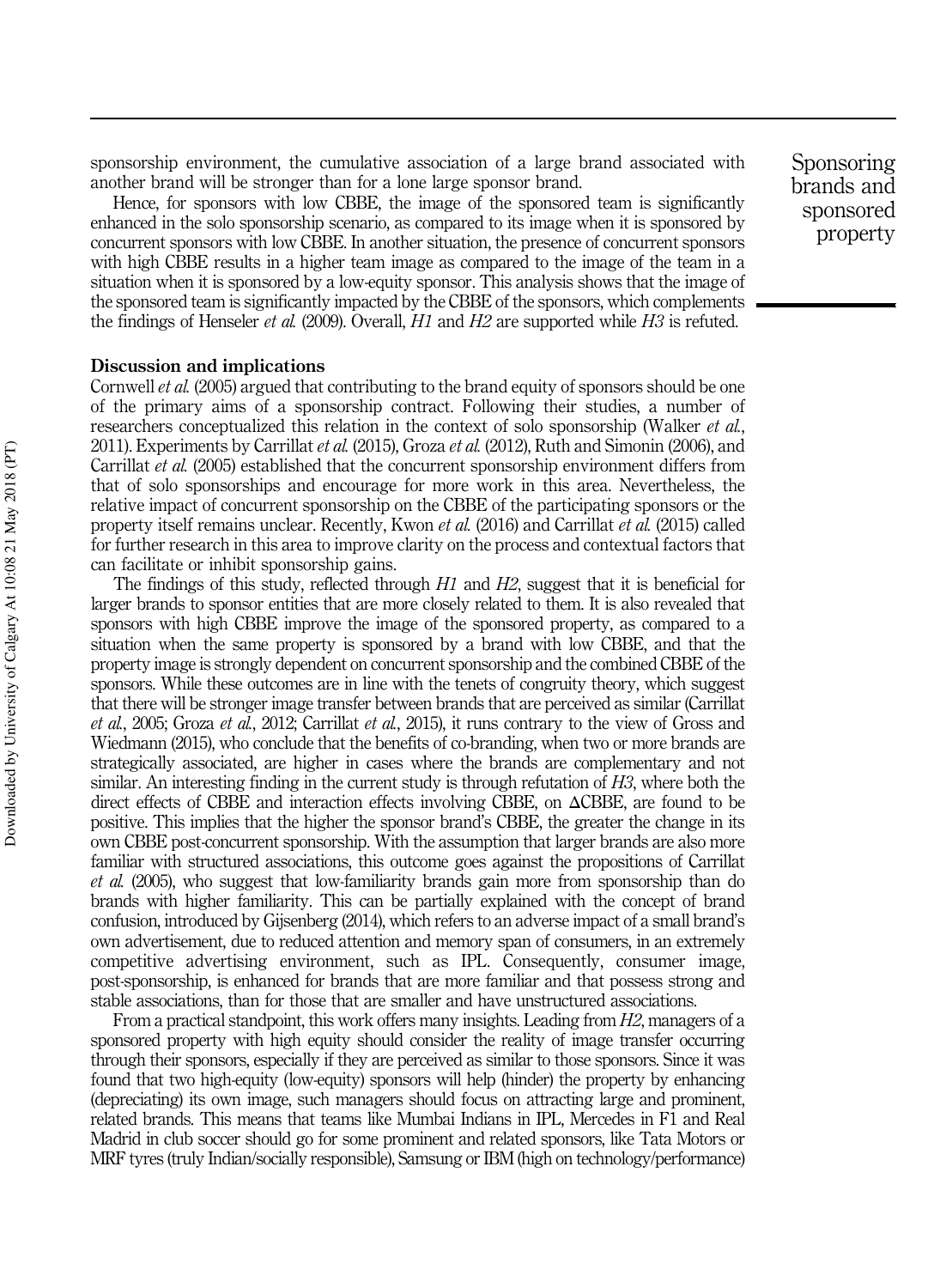and Adidas Originals or Emirates (star-studded/glamour/luxury). Often, smaller brands prefer to be associated with large brands for sponsorship as they want to leverage the spillover image transfer from the property. In case the smaller brand carries a negative perception, managers of the property should ensure that there is little congruence with the image of the smaller brand to ensure minimal image transfer from the sponsor to the property. Further, through *H1*, it is prudent that large sponsor brands should not only choose a related property to sponsor, but also ensure that those properties have multiple, relatively smaller, brands. This will ensure that the image transfer from the sponsor to the property, and the resultant cross-fertilized image, is stronger. Another unique finding, through *H3*, is that concurrent sponsorship offers more benefit for brands with high CBBE and strong structured associations, especially if they are involved with other brands. Hence, managers of bigger brands may avoid concurrent sponsorship of properties with low equity if their main objective is to enhance their brands' own CBBE. Additionally, managers of low-equity brands are suggested to prefer solo sponsorship, as their gains are minimal in a concurrent environment involving bigger brands.

#### Limitations and future directions

As with any research, this work has some limitations that provide future research directions. First, while the use of real brands gave external validity to the findings, results might be affected by the pre-test consumers' familiarity with those brands, even though pre-attitudes were statistically controlled. Second, only two sponsors were selected in the concurrent sponsorship treatments, while in reality, concurrent sponsorship involves a clutter of more sponsors (e.g. IPL has over 100). Third, the study involves collection of data from respondents belonging to a particular age group, 15-35 years, which is only 44 percent of the target population. This limits the representativeness of the sample. Future researchers are encouraged to use a more demographically diverse set of respondents in their work. Fourth, multidimensional scales for CBBE and image were borrowed, but treated as unidimensional to measure effects at the aggregate level without delving into sub-effects, which would otherwise have enriched the insights. While the psychometric properties of the constructs were appropriate when considered as such, future researchers can replicate this work via analysis conducted at the dimension level. Fifth, the same set of 500 respondents who were there in the first two pre-tests formed part of the main studies, which may create some biases in the final data and findings. Finally, interpretation of these findings may apply only to the IPL context; thus, it would be pertinent to replicate the study for other sporting events, combined with real field experiments and with actual audiences.

#### References

- Becker-Olsen, K.L. and Hill, R.P. (2006), "The impact of sponsor fit on brand equity: the case of nonprofit service providers", *Journal of Service Research*, Vol. 9 No. 1, pp. 73-83.
- Bengtsson, A. and Servais, P. (2005), "Co-branding on industrial markets", *Industrial Marketing Management*, Vol. 34 No. 7, pp. 706-713.
- Bian, X. and Moutinho, L. (2011), "The role of brand image, product involvement, and knowledge in explaining consumer purchase behavior of counterfeits: direct and indirect effects", *European Journal of Marketing*, Vol. 45 Nos 1/2, pp. 191-216.
- Burns, R.B. and Dobson, C.B. (2012), *Experimental Psychology: Research Methods and Statistics*, Springer Science and Business Media, Lancaster.
- Carrillat, F.A., Harris, E.G. and Lafferty, B.A. (2010), "Fortuitous brand image transfer: investigating the side effect of concurrent sponsorships", *Journal of Advertising*, Vol. 39 No. 2, pp. 109-123.
- Carrillat, F.A., Lafferty, B.A. and Harris, E.G. (2005), "Investigating sponsorship effectiveness: do less familiar brands have an advantage over more familiar brands in single and multiple sponsorship arrangements?", *Brand Management*, Vol. 13 No. 1, pp. 50-64.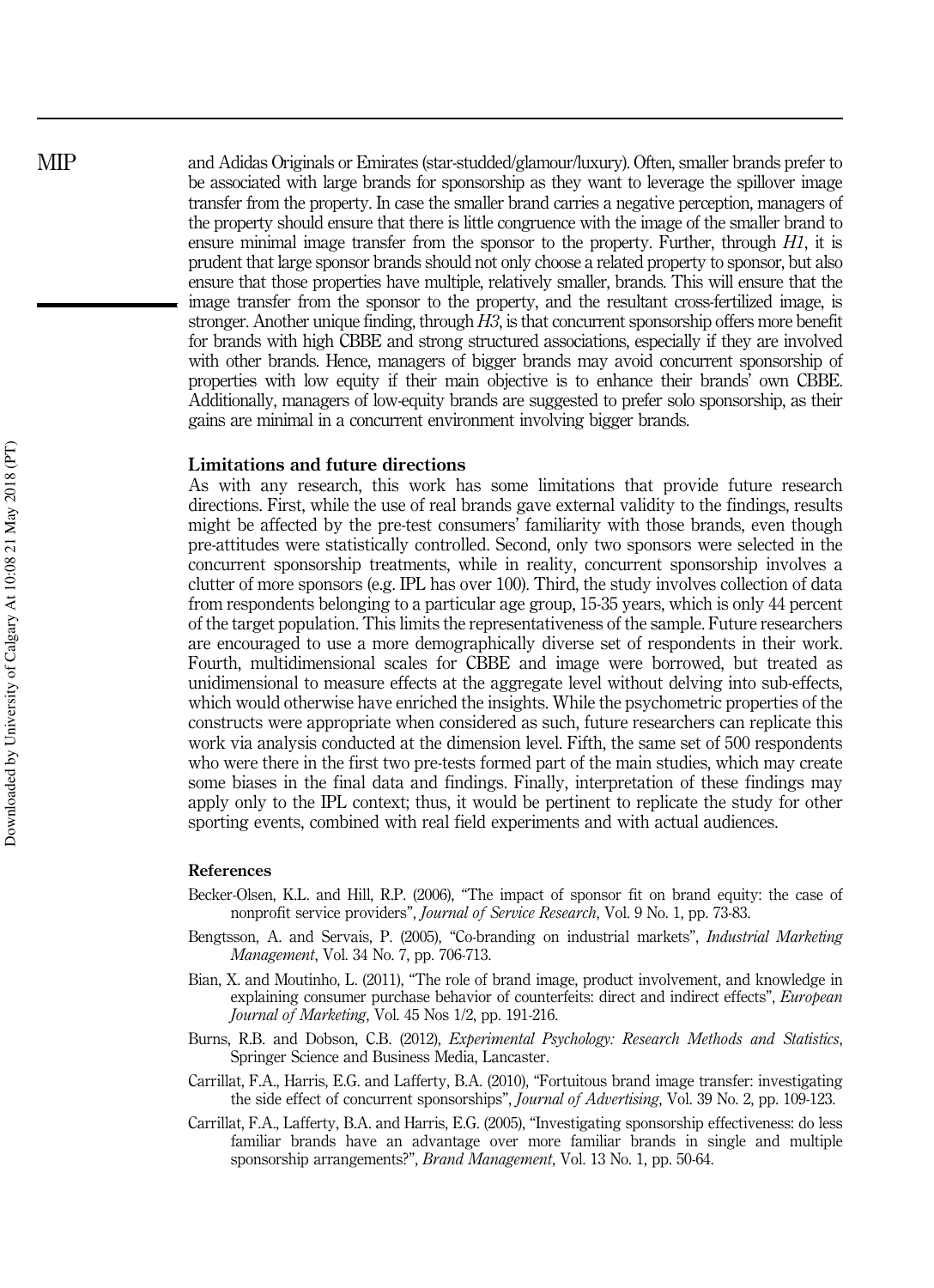- Carrillat, F.A., Solomon, P.J. and d'Astous, A. (2015), "Brand stereotyping and image transfer in concurrent sponsorships", *Journal of Advertising*, Vol. 44 No. 4, pp. 300-314.
- Chavanat, N., Martinent, G. and Ferrand, A. (2009), "Sponsor and entity interactions: effects on consumers' perceptions of brand image, brand attachment, and purchasing intention", *Journal of Sport Management*, Vol. 23 No. 5, pp. 644-670.
- Cobbs, J., Groza, M.D. and Rich, G. (2015), "Brand spillover effects within a sponsor portfolio: the interaction of image congruence and portfolio size", *Marketing Management Journal*, Vol. 25 No. 2, pp. 107-122.
- Cornwell, T.B., Weeks, C.S. and Roy, D.P. (2005), "Sponsorship-linked marketing: opening the black box", *Journal of Advertising*, Vol. 34 No. 2, pp. 21-42.
- Crompton, J.L. (2004), "Conceptualization and alternate operationalizations of the measurement of sponsorship effectiveness in sport", *Leisure Studies*, Vol. 23 No. 3, pp. 267-281.
- Cunha, M., Forehand, M.R. and Angle, J.W. (2015), "Riding coattails: when co-branding helps versus hurts less-known brands", *Journal of Consumer Research*, Vol. 41 No. 5, pp. 1284-1300.
- D'Astous, A. and Bitz, P. (1995), "Consumer evaluations of sponsorship programmes", *European Journal of Marketing*, Vol. 29 No. 12, pp. 6-22.
- Decker, C. and Baade, A. (2016), "Consumer perceptions of co-branding alliances: organizational dissimilarity signals and brand fit", *Journal of Brand Management*, Vol. 23 No. 6, pp. 648-665.
- Donlan, L. (2013), "The role of brand knowledge in determining sponsorship effectiveness", *Journal of Promotion Management*, Vol. 19 No. 2, pp. 241-264.
- Fornell, C. and Larcker, D.F. (1981), "Structural equation models with unobservable variables and measurement error: algebra and statistics", *Journal of Marketing Research*, Vol. 18 No. 3, pp. 382-388.
- Ghosh, M. (2017), "IPL 8 Attracts 182m viewers; women audience swell to 36%; Vodafone, amazon top advertisers", available at: http://trak.in/tags/business/2015/05/21/ipl-8-viewership-stats-topadvertisers/ (accessed December 24, 2017).
- Gijsenberg, M.J. (2014), "Comment: measuring marketing effectiveness around major sports events: a comparison of two studies and a call for action", *International Journal of Research in Marketing*, Vol. 31 No. 1, pp. 30-32.
- Gross, P. and Wiedmann, K.P. (2015), "The vigor of a disregarded ally in sponsorship: brand image transfer effects arising from a cosponsor", *Psychology and Marketing*, Vol. 32 No. 11, pp. 1079-1097.
- Groza, M.D., Cobbs, J. and Schaefers, T. (2012), "Managing a sponsored brand: the importance of sponsorship portfolio congruence", *International Journal of Advertising*, Vol. 31 No. 1, pp. 63-84.
- Gwinner, K.P. and Bennett, G. (2008), "The impact of brand cohesiveness and sport identification on brand fit in a sponsorship context", *Journal of Sport Management*, Vol. 22 No. 4, pp. 410-426.
- Gwinner, K.P. and Eaton, J. (1999), "Building brand image through event sponsorship: the role of image transfer", *Journal of Advertising*, Vol. 28 No. 4, pp. 47-57.
- Henseler, J., Wilson, B. and Vreede, D. (2009), "Can sponsorships be harmful for events? Investigating the transfer of associations from sponsors to events", *International Journal of Sports Marketing and Sponsorship*, Vol. 10 No. 3, pp. 244-251.
- Henseler, J., Wilson, B. and Westberg, K. (2011), "Managers' perceptions of the impact of sport sponsorship on brand equity: which aspects of the sponsorship matter most?", *Sport Marketing Quarterly*, Vol. 20 No. 1, pp. 7-21.
- Johar, G.V. and Pham, M.T. (1999), "Relatedness, prominence, and constructive sponsor identification", *Journal of Marketing Research*, Vol. 36 No. 8, pp. 299-312.
- Kalafatis, S.P., Remizova, N., Riley, D. and Singh, J. (2012), "The differential impact of brand equity on B2B co-branding", *Journal of Business and Industrial Marketing*, Vol. 27 No. 8, pp. 623-634.
- Keller, K.L. (2016), "Reflections on customer-based brand equity: perspectives, progress, and priorities", *AMS Review*, Vol. 6 No. 1, pp. 1-16.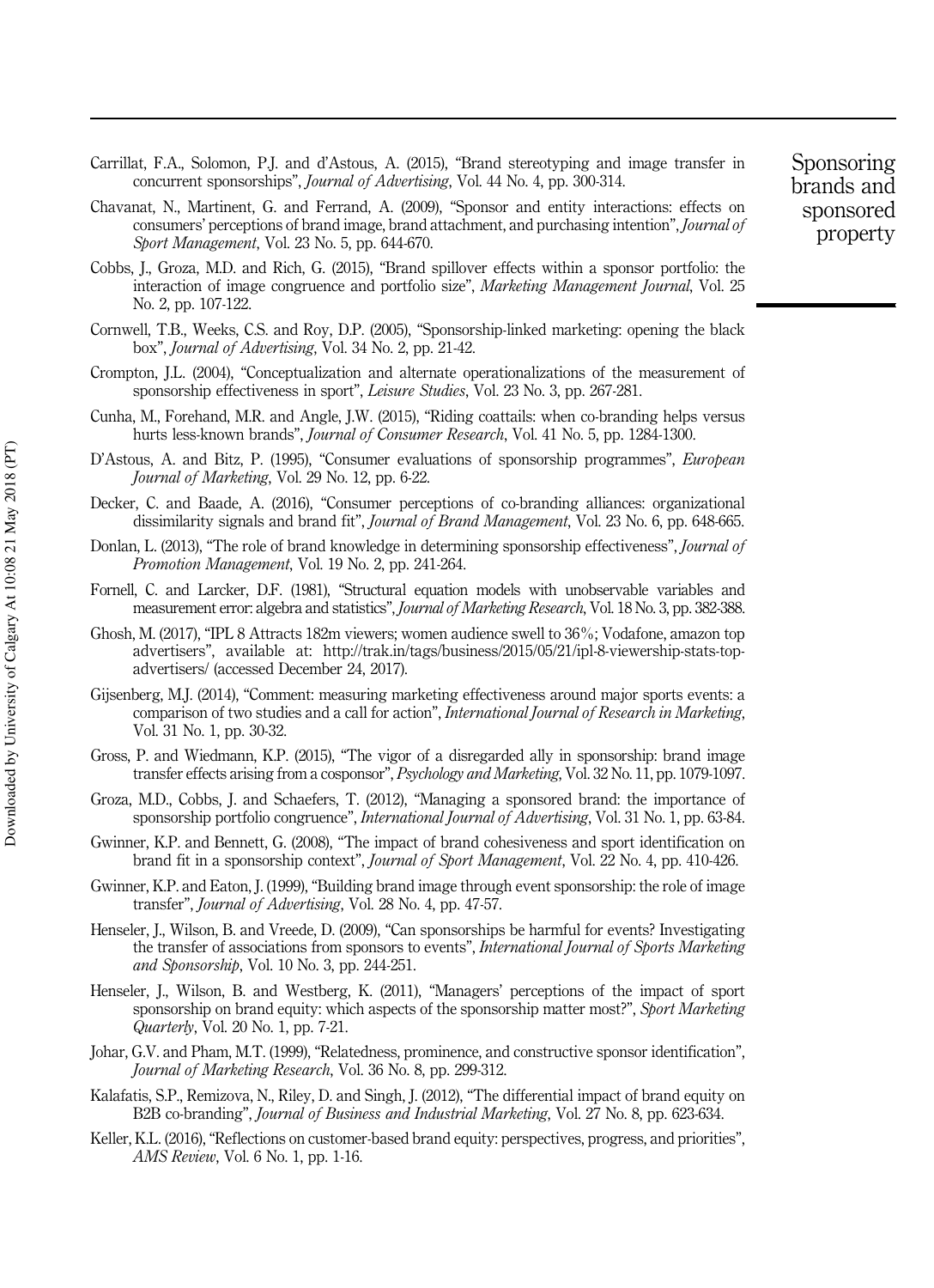- Kelly, S.J., Ireland, M., Mangan, J. and Williamson, H. (2016), "It works two ways: impacts of sponsorship alliance upon sport and sponsor image", *Sport Marketing Quarterly*, Vol. 25 No. 4, pp. 242-259.
- Koo, G., Quarterman, J. and Flynn, L. (2006), "Effect of perceived sport event and sponsor image fit on consumers' cognition, affect, and behavioral intentions", *Sport Marketing Quarterly*, Vol. 15 No. 2, pp. 80-90.
- Kwon, E.P., Ratneshwar, S. and Kim, E.A. (2016), "Brand image congruence through sponsorship of sporting events: a reinquiry of Gwinner and Eaton (1999)", *Journal of Advertising*, Vol. 45 No. 1, pp. 130-138.
- Lu, J.G., Akinola, M. and Mason, M.F. (2017), " 'Switching on' creativity: task switching can increase creativity by reducing cognitive fixation", *Organizational Behavior and Human Decision Processes*, Vol. 139, March, pp. 63-75.
- Medin, D.L., Goldstone, R.L. and Markman, A.B. (1993), "Respects for similarity", *Psychological Review*, Vol. 100 No. 2, pp. 254-278.
- Meenaghan, T. (1991), "The role of sponsorship in the marketing mix", *International Journal of Advertising*, Vol. 10 No. 1, pp. 35-47.
- Nunnally, J.C. (1978), *Psychometric Theory*, McGraw-Hill, New York, NY.
- Pham, M.T. and Johar, G.V. (2001), "Market prominence biases in sponsor identification: processes and consequentiality", *Psychology and Marketing*, Vol. 18 No. 2, pp. 123-143.
- Ruth, J.A. and Simonin, B.L. (2003), "Brought to you by brand A and brand B: investigating multiple sponsors' influence on consumers' attitude toward sponsored events", *Journal of Advertising*, Vol. 32 No. 3, pp. 19-30.
- Ruth, J.A. and Simonin, L. (2006), "The power of numbers: investigating the impact of event roster size in consumer response to sponsorship", *Journal of Advertising*, Vol. 35 No. 4, pp. 7-20.
- Samu, S., Krishnan, H.S. and Smith, R.E. (1999), "Using advertising alliances for new product introduction: interactions between product complementarity and promotional strategies", *The Journal of Marketing*, Vol. 63 No. 1, pp. 57-74.
- Tsiotsou, R. (2012), "Developing a scale for measuring the personality of sport teams", *Journal of Services Marketing*, Vol. 26 No. 4, pp. 238-252.
- Ueltschy, L.C. and Laroche, M. (2011), "Co-branding internationally: everyone wins?", *Journal of Applied Business Research*, Vol. 20 No. 3, pp. 91-102.
- Wakefield, K.L., Becker-Olsen, K. and Cornwell, T.B. (2007), "I spy a sponsor: the effects of sponsorship level, prominence, relatedness, and cueing on recall accuracy", *Journal of Advertising*, Vol. 36 No. 4, pp. 61-74.
- Walker, M., Hall, T., Todd, S.Y. and Kent, A. (2011), "Does your sponsor affect my perception of the event? The role of event sponsors as signals", *Sport Marketing Quarterly*, Vol. 20 No. 3, pp. 138-147.
- Walraven, M., Koning, R.H. and Bottenburg, M.V. (2012), "The effects of sports sponsorship: a review and research agenda", *The Marketing Review*, Vol. 12 No. 1, pp. 17-38.
- Wang, M.C.H., Cheng, J.M.S., Purwanto, B.M. and Erimurti, K. (2011), "The determinants of the sports team sponsor's brand equity- a cross-country comparison in Asia", *International Journal of Market Research*, Vol. 53 No. 6, pp. 811-829.
- Washburn, J.H., Till, B.D. and Priluck, R. (2004), "Brand alliance and customer-based brand-equity effects", *Pscyhology and Marketing*, Vol. 21 No. 7, pp. 487-509.
- Yoo, B. and Donthu, N. (2001), "Developing and validating multidimensional consumer-based brand equity scale", *Journal of Business Research*, Vol. 52 No. 1, pp. 1-14.
- Zientek, L., Nimon, K. and Hammack-Brown, B. (2016), "Analyzing data from a pretest-posttest control group design: the importance of statistical assumptions", *European Journal of Training and Development*, Vol. 40 Nos 8/9, pp. 638-659.